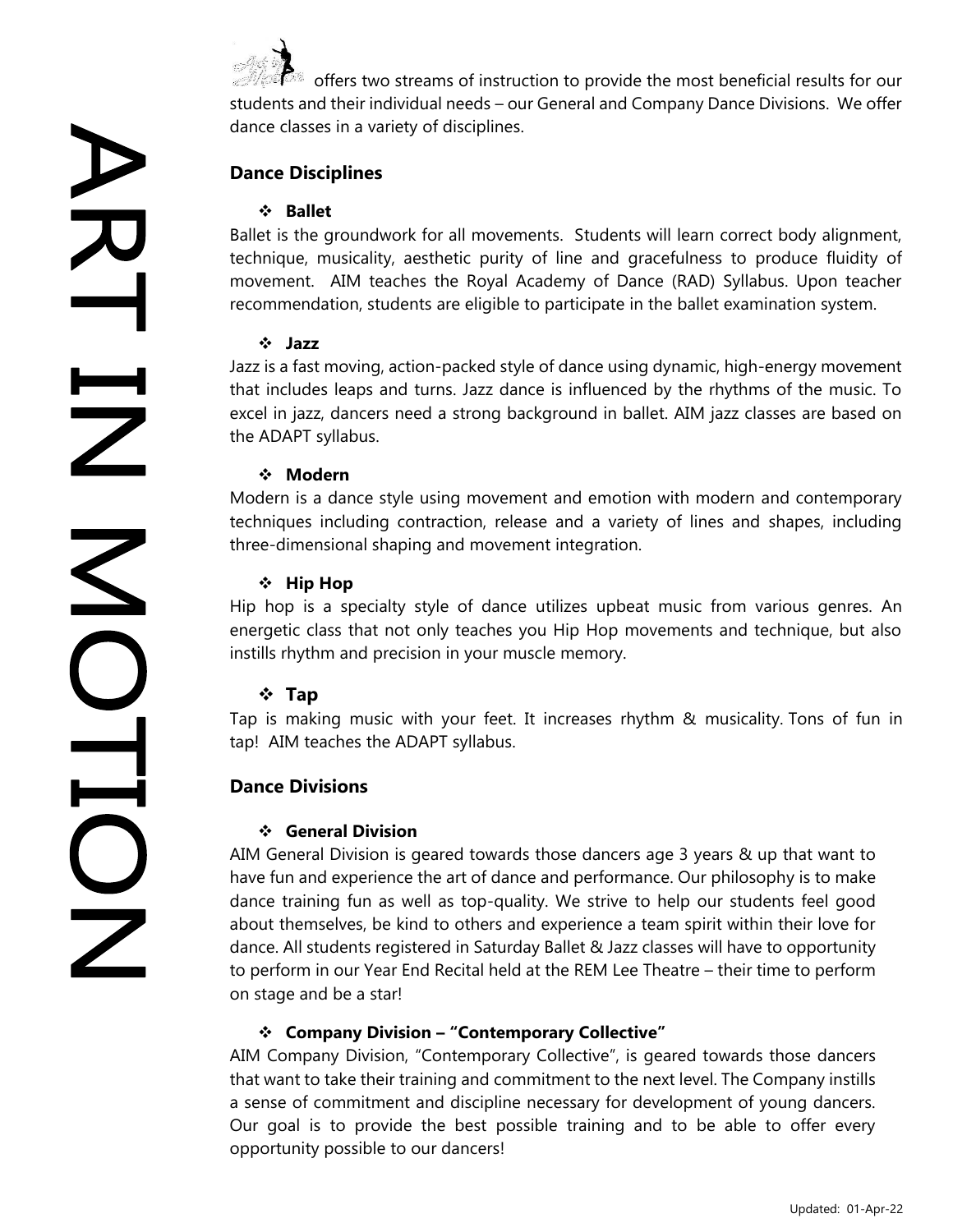### **Instructors**

At AIM, our inspiring teachers bring a special commitment and passion for dance into the studio.

- Emily Hart Ballet, Jazz, Modern, Hip Hop & Tap
- Lexi Shinde Ballet, En Pointe
- Makenna Harris Ballet, Jazz, Modern
- Laura Archibald Ballet, En Pointe
- Apprentice & student teachers are also a part of the AIM program

## **Commitment & Attendance**

Students are required to register and attend for the entire dance season as classes are progressive. Regular attendance is expected, to ensure that students receive the most out of our programs and that they spend their time at AIM learning, not repeating. Absences and tardiness will result in your child missing important instruction time. If a student misses three classes they could be withdrawn from choreography (at teacher's discretion). This is especially important as we get close to both competitive season & recital season.

## **Studio Etiquette**

### ❖ **Respect for your Instructors**

Respect is shown when students are prepared, quiet and ready to learn in the classroom.

## ❖ **Punctuality**

You must arrive to class on time and ready to dance. To prevent injury, a proper warm-up at the beginning of the class is essential. Therefore, a student who arrives late and misses the warm-up may have to sit out for part of the class to warm up. Beginner Ballet to Level 1 dancers should arrive 5 minutes early, Level 2 and up are expected to arrive 15 minutes prior.

### ❖ **Preparation**

Dancers should arrive in full dress code with hair done, ready to start dance! Please ensure you have all shoes required for each class. For Ballet & Modern hair should be in a classical bun. For Jazz, Hip Hop & Tap hair should be in a neat ponytail or bun. For all disciplines, short hair should be pulled back neatly with bangs off face. No jewelry for safety reasons!

## ❖ **Cell Phones**

AIM has a policy of no cell phone use during warm up or class time. Ensure cell phones are left at home or put away during class.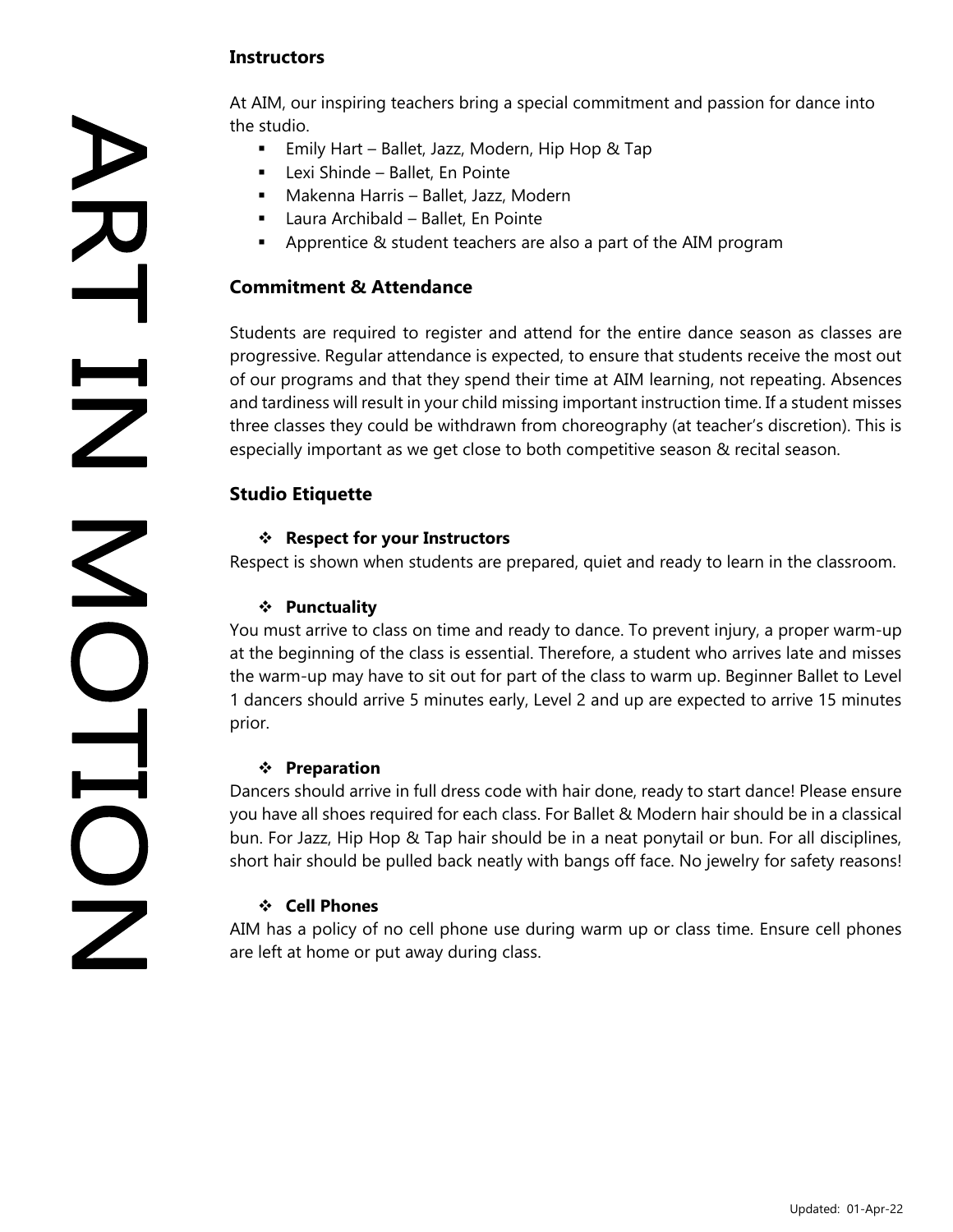### ❖ **Studio Commitment**

AIM dancer's are expected to dance solely at the AIM studio in order to participate in any training classes. We want to give priority to students who are fully registered and committed to AIM.

Dancer's from other studios are welcome to register for classes for up to one season before making a full commitment to allow the dancer time to make the choice best for them. AIM workshops and summer intensives are open to all dancers within the community and oustide communties.

## **Dress Code**

AIM has set a standard dress code policy for all dance levels and it is mandatory for all our dancers to wear the prescribed dress code to ALL classes.

Dress code, ballet & jazz shoes are available for purchase directly from AIM. Sizing samples are available at the studio and order forms are available on our website. Orders should be submitted with registration. AIM store hours are Saturdays from 9am-12pm. We also have online purchasing from our website store.

| <b>Beginner &amp; Junior</b>                          |                                                                                                                                                                                                                         |  |  |                                                                              |               |
|-------------------------------------------------------|-------------------------------------------------------------------------------------------------------------------------------------------------------------------------------------------------------------------------|--|--|------------------------------------------------------------------------------|---------------|
| <b>Ballet</b>                                         | <b>GIRLS:</b><br>- Capezio Pink Short Sleeve Leotard - #CC400-C<br>- Capezio Tights - Color: Dancers Pink<br>- No ballet skirts or other accessories please<br>- Pink leather full sole ballet slippers<br><b>BOYS:</b> |  |  |                                                                              |               |
|                                                       |                                                                                                                                                                                                                         |  |  | - Capezio Fitted Crew Neck White T-shirt - #10358<br>- Black fitted leggings |               |
|                                                       |                                                                                                                                                                                                                         |  |  |                                                                              |               |
|                                                       |                                                                                                                                                                                                                         |  |  |                                                                              |               |
|                                                       |                                                                                                                                                                                                                         |  |  | <b>Level 1, 2</b>                                                            |               |
|                                                       |                                                                                                                                                                                                                         |  |  | <b>Ballet, Jazz, Tap</b>                                                     | <b>GIRLS:</b> |
|                                                       | - Capezio Lavender High-Neck Tank Leotard - #CC201-C                                                                                                                                                                    |  |  |                                                                              |               |
|                                                       | - Capezio Tights - Color: Dancers Pink                                                                                                                                                                                  |  |  |                                                                              |               |
|                                                       | - No ballet skirts or other accessories please                                                                                                                                                                          |  |  |                                                                              |               |
| - Pink leather full sole ballet slippers              |                                                                                                                                                                                                                         |  |  |                                                                              |               |
| - Black jazz pants or shorts (optional for Jazz) (any |                                                                                                                                                                                                                         |  |  |                                                                              |               |
| brand/style) *no logos or stripes                     |                                                                                                                                                                                                                         |  |  |                                                                              |               |
| - Black jazz and/or tap shoes                         |                                                                                                                                                                                                                         |  |  |                                                                              |               |
| <b>BOYS:</b>                                          |                                                                                                                                                                                                                         |  |  |                                                                              |               |
| - Capezio Fitted Crew Neck White T-shirt - #10358     |                                                                                                                                                                                                                         |  |  |                                                                              |               |
| - Black ballet fitted leggings                        |                                                                                                                                                                                                                         |  |  |                                                                              |               |
| - Black ballet slippers                               |                                                                                                                                                                                                                         |  |  |                                                                              |               |
| - Black jazz pants                                    |                                                                                                                                                                                                                         |  |  |                                                                              |               |
| - Black jazz and/or tap shoes                         |                                                                                                                                                                                                                         |  |  |                                                                              |               |
| <b>Hip Hop</b>                                        | - Loose fitting t-shirt/shorts/pants/leggings                                                                                                                                                                           |  |  |                                                                              |               |
|                                                       | - Non-marking runners                                                                                                                                                                                                   |  |  |                                                                              |               |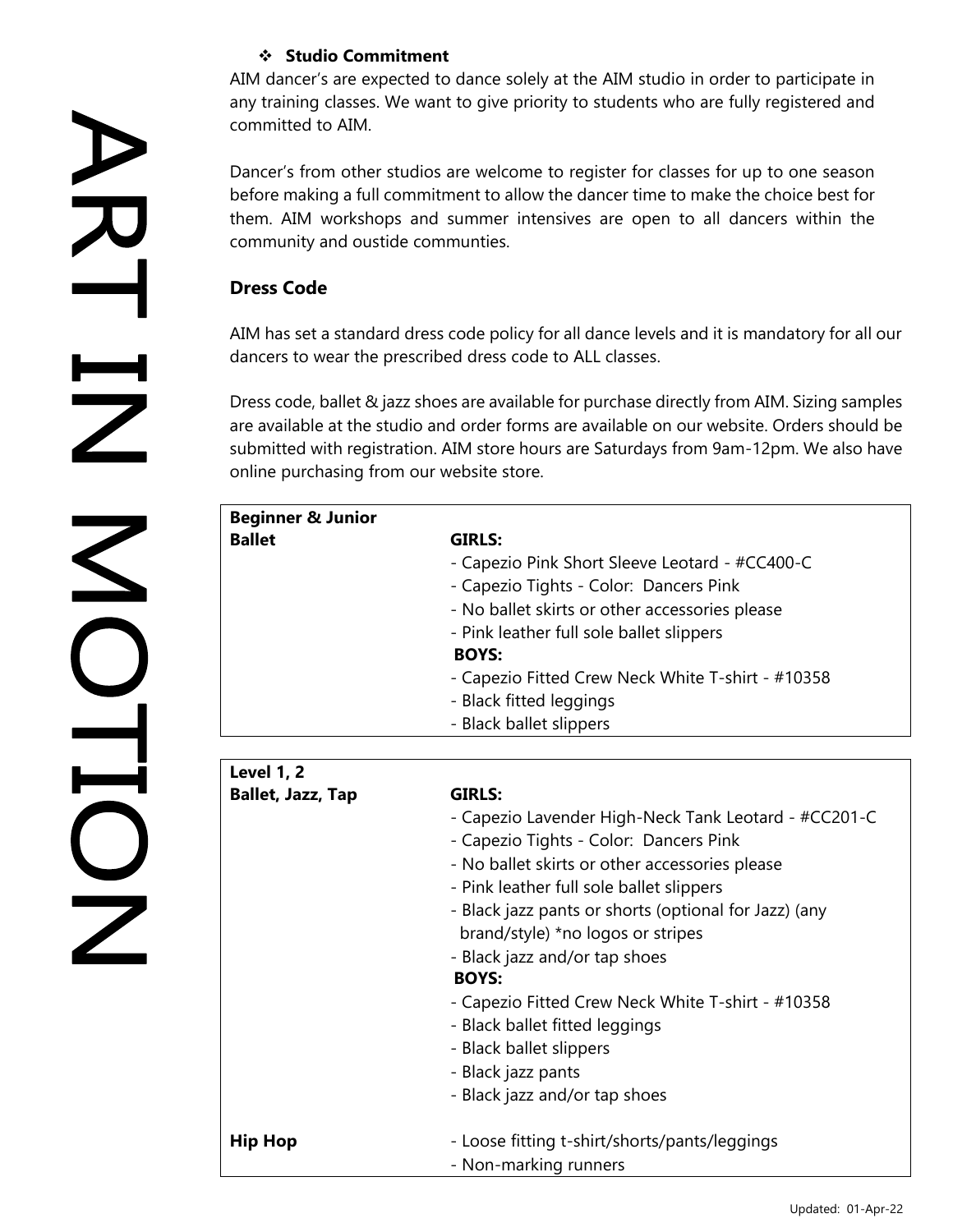| Level 3, 4, 5                        |                                                                                                                                                                                                                                                            |                                               |               |                                                                                    |  |  |
|--------------------------------------|------------------------------------------------------------------------------------------------------------------------------------------------------------------------------------------------------------------------------------------------------------|-----------------------------------------------|---------------|------------------------------------------------------------------------------------|--|--|
| <b>Ballet, Jazz, Tap</b>             | <b>GIRLS:</b>                                                                                                                                                                                                                                              |                                               |               |                                                                                    |  |  |
|                                      | - Capezio Navy High-Neck Tank Leotard - #CC201-C<br>or Capezio Black Camisole Leotard with Bratek - #MC110<br>(L 4/5 only)<br>- Capezio Tights - Color: Dancers Pink<br>- Pink ballet slippers (any style), demi-pointe and pointe<br>shoes as recommended |                                               |               |                                                                                    |  |  |
|                                      |                                                                                                                                                                                                                                                            |                                               |               | - Black jazz pants or shorts (optional for Jazz) (any                              |  |  |
|                                      |                                                                                                                                                                                                                                                            |                                               |               | brand/style) *no logos or stripes<br>- Black jazz and/or tap shoes<br><b>BOYS:</b> |  |  |
|                                      |                                                                                                                                                                                                                                                            |                                               |               |                                                                                    |  |  |
|                                      | - Black ballet fitted leggings                                                                                                                                                                                                                             |                                               |               |                                                                                    |  |  |
|                                      | - Black ballet slippers                                                                                                                                                                                                                                    |                                               |               |                                                                                    |  |  |
|                                      | - Black jazz pants<br>- Black jazz and/or shoes                                                                                                                                                                                                            |                                               |               |                                                                                    |  |  |
|                                      |                                                                                                                                                                                                                                                            |                                               | <b>Modern</b> | - Same as ballet                                                                   |  |  |
|                                      | - Bare feet                                                                                                                                                                                                                                                |                                               |               |                                                                                    |  |  |
|                                      |                                                                                                                                                                                                                                                            |                                               |               |                                                                                    |  |  |
|                                      | <b>Hip Hop</b>                                                                                                                                                                                                                                             | - Loose fitting t-shirt/shorts/pants/leggings |               |                                                                                    |  |  |
|                                      |                                                                                                                                                                                                                                                            | - Non-marking runners                         |               |                                                                                    |  |  |
|                                      |                                                                                                                                                                                                                                                            |                                               |               |                                                                                    |  |  |
| <b>Senior</b><br><b>Ballet, Jazz</b> | <b>GIRLS:</b>                                                                                                                                                                                                                                              |                                               |               |                                                                                    |  |  |
|                                      | - Capezio Black Camisole Leotard with Bratek - #MC110                                                                                                                                                                                                      |                                               |               |                                                                                    |  |  |
|                                      | - Capezio Tights - Color: Dancers Pink                                                                                                                                                                                                                     |                                               |               |                                                                                    |  |  |
|                                      | - Pink ballet slippers (any style), demi-pointe and pointe                                                                                                                                                                                                 |                                               |               |                                                                                    |  |  |
|                                      | shoes as recommended                                                                                                                                                                                                                                       |                                               |               |                                                                                    |  |  |
|                                      | - Black jazz pants or shorts (optional for Jazz) (any                                                                                                                                                                                                      |                                               |               |                                                                                    |  |  |
|                                      | brand/style) *no logos or stripes                                                                                                                                                                                                                          |                                               |               |                                                                                    |  |  |
|                                      | - Black jazz shoes                                                                                                                                                                                                                                         |                                               |               |                                                                                    |  |  |
|                                      | <b>BOYS:</b><br>- Capezio Fitted Crew Neck White T-shirt - #10358                                                                                                                                                                                          |                                               |               |                                                                                    |  |  |
|                                      | - Black ballet fitted leggings                                                                                                                                                                                                                             |                                               |               |                                                                                    |  |  |
|                                      | - Black ballet slippers                                                                                                                                                                                                                                    |                                               |               |                                                                                    |  |  |
|                                      | - Black jazz pants                                                                                                                                                                                                                                         |                                               |               |                                                                                    |  |  |
|                                      | - Black jazz shoes                                                                                                                                                                                                                                         |                                               |               |                                                                                    |  |  |
| <b>Modern</b>                        | - Same as ballet                                                                                                                                                                                                                                           |                                               |               |                                                                                    |  |  |
|                                      | - Bare feet                                                                                                                                                                                                                                                |                                               |               |                                                                                    |  |  |
|                                      |                                                                                                                                                                                                                                                            |                                               |               |                                                                                    |  |  |
| <b>Hip Hop</b>                       | - Loose fitting t-shirt/shorts/pants/leggings                                                                                                                                                                                                              |                                               |               |                                                                                    |  |  |
|                                      | - Non-marking runners                                                                                                                                                                                                                                      |                                               |               |                                                                                    |  |  |

NRT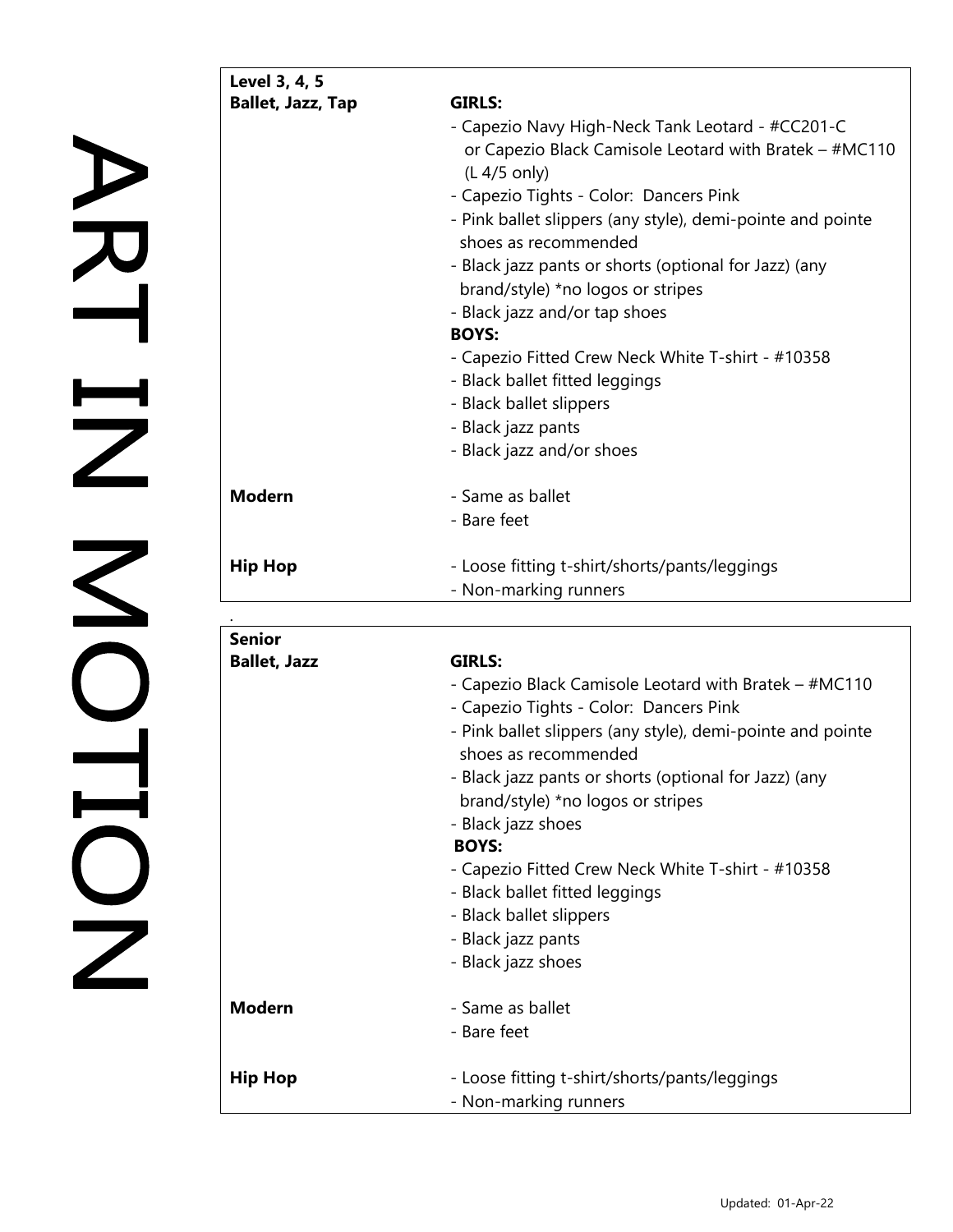| <b>RAD Dress Code</b> |                                                                                                                                                                           |
|-----------------------|---------------------------------------------------------------------------------------------------------------------------------------------------------------------------|
| Primary               |                                                                                                                                                                           |
| Classes:              | <b>GIRLS:</b>                                                                                                                                                             |
| Exams:                | - Same dress code as ballet class.<br>- A skirt and socks will be ordered by AIM for the exam.<br>You may be required to purchase a new bodysuit as well.<br><b>BOYS:</b> |
|                       | - Same dress code as ballet class.                                                                                                                                        |
| Grades 1-5            |                                                                                                                                                                           |
| Classes:              | <b>GIRLS:</b>                                                                                                                                                             |
|                       | - Same dress code as ballet class.                                                                                                                                        |
|                       | - Black Character National Shoes $-$ 1/2" heel                                                                                                                            |
|                       | - Black Character National Practice Skirt<br><b>BOYS:</b>                                                                                                                 |
|                       | - Same dress code as ballet class.                                                                                                                                        |
|                       | - Black Boys Dress Shoes with heel                                                                                                                                        |
| Exams:                | <b>GIRLS:</b>                                                                                                                                                             |
|                       | - Navy Dress Code Bodysuit (with belt, supplied by AIM)                                                                                                                   |
|                       | - Character National Skirt (rented from AIM)                                                                                                                              |
|                       | <b>BOYS:</b>                                                                                                                                                              |
|                       | - Same as above.                                                                                                                                                          |
|                       | <b>Intermediate Foundation &amp; Above</b>                                                                                                                                |
| Classes:              | <b>GIRLS:</b>                                                                                                                                                             |
|                       | - Black bodysuit                                                                                                                                                          |
|                       | - Demi-pointe and Pointe ** check fit of the shoes with<br>Ballet teacher before putting ribbons on shoes.**                                                              |
|                       | <b>BOYS:</b>                                                                                                                                                              |
|                       | - Same dress code as ballet class.                                                                                                                                        |
| Exams:                | <b>GIRLS:</b>                                                                                                                                                             |
|                       | - Black bodysuit                                                                                                                                                          |
|                       | - Demi-pointe and Pointe                                                                                                                                                  |
|                       | <b>BOYS:</b><br>- Same as above.                                                                                                                                          |
|                       |                                                                                                                                                                           |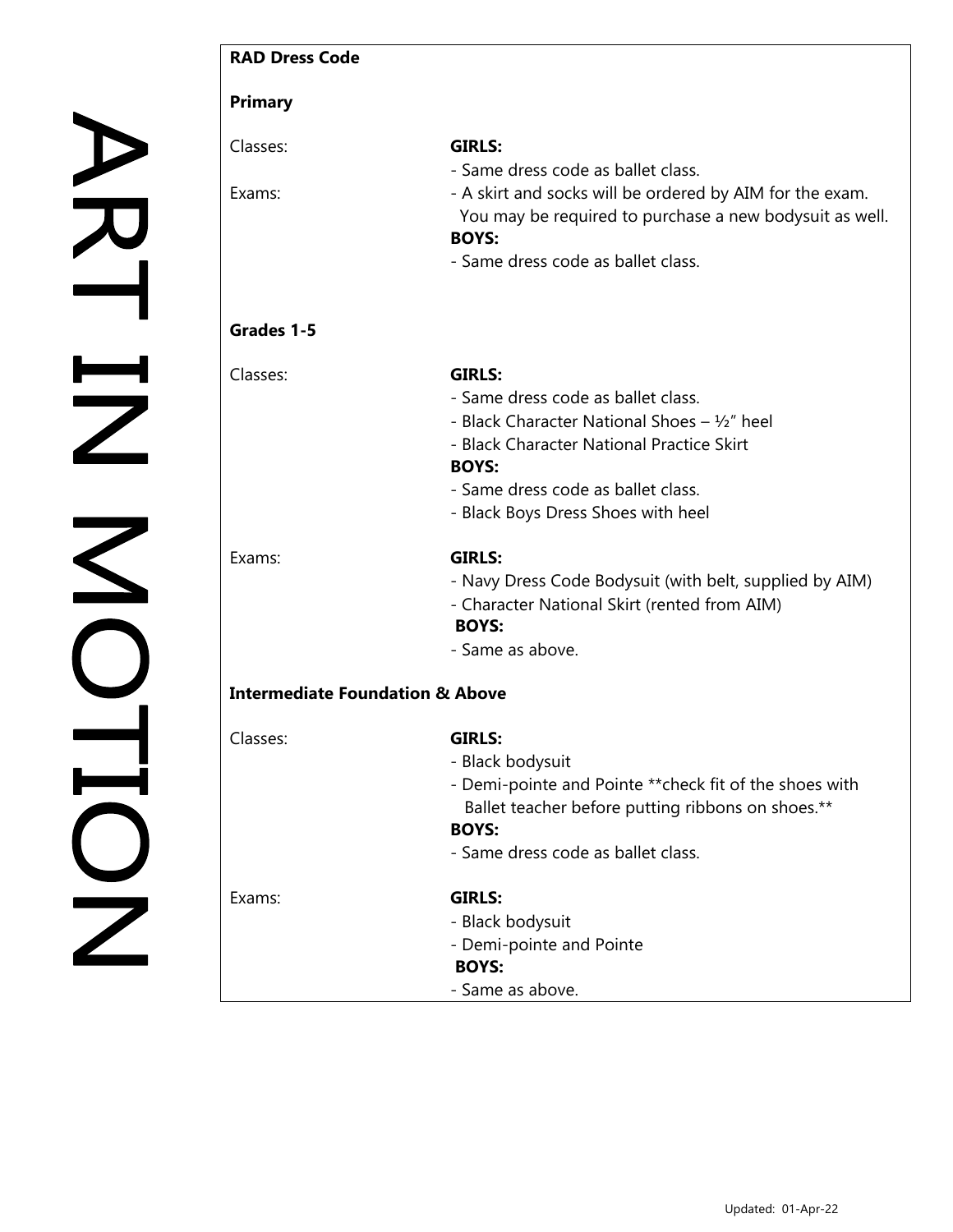## **RAD Ballet Exams**

AIM is very excited to offer RAD Ballet exams, under the guidance of Ms. Lexi and Ms. Laura. Participation in this program is at the recommendation of AIM staff. This season, RAD exams will take in place both in early November (TBD) and early June. For those recommended to take their exam in November, fees will be due by September 1 – information will be emailed to you directly.

Please note mock exams and RAD exams will take place in Terrace, BC at REM Lee Theatre. Examination information can be found on the RAD website at www.radcanada.org. Information on fees will be forwarded closer to exam registration dates. As there is a cost for the pianist, practices with pianist, mock exams, laying down and renting Marley floor, we will charge a fee to cover these fees on top of the examination fee. It will likely be more than the examination fee for budgeting purposes. Exams are only for those recommended and to be part of this program you must be fully enrolled in AIM Ballet program.

Those taking RAD exams will need to purchase any necessary RAD dress code for their specific level (i.e. socks, skirt, belt). Character National skirts are rented directly from AIM for the exams.

### **Insurance**

AIM has purchased liability insurance with regards to personal injuries. There will be a charge to each student payable at time of registration to cover the costs of the insurance for the dance programs.

AIM and it`s instructor(s), are not liable for personal injuries or loss of, or damage to personal property. Please inform the instructor(s) of any physical limitations your child may have. AIM cannot dispense any type of medication.

## **Illness / Injury Policy**

In cases where a student is unable to participate due to injury or illness, a doctor's note will be required for as long as the illness or injury continues, please include a treatment/ injury management plan. Refunds will be reviewed. The illness or injury should also preclude the student from participation in any sports or after-school activities.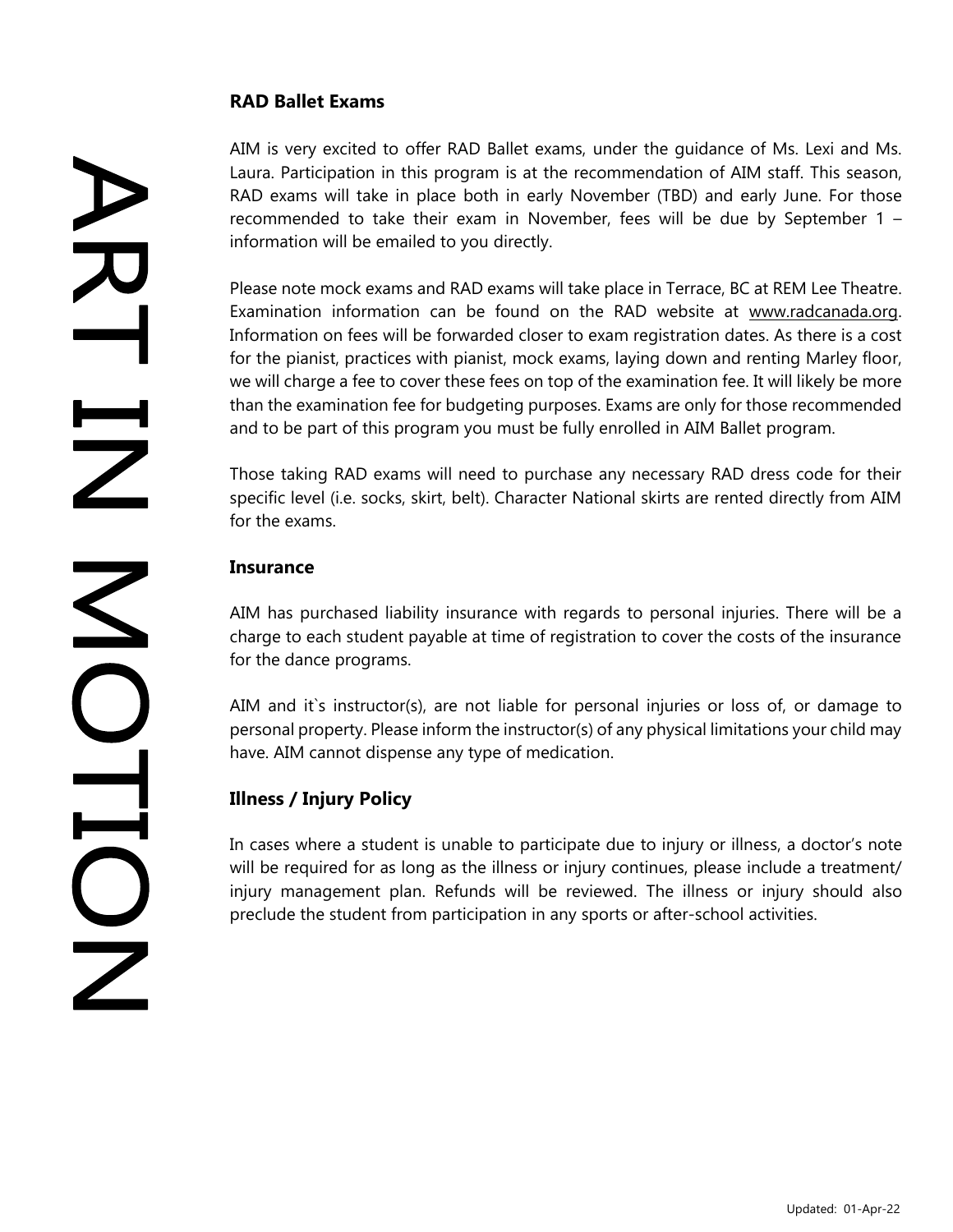# **ART IN MOTION Dance Schedule** (schedule is subject to change)

**NOTE**: All schedules subject to change without notice. A minimum number of students are required for each class. If minimum class levels are not met the schedule will be adjusted. There will normally be no **General** division dance classes on statutory holidays, winter break and spring break.

#### 2022-23 AIM Schedule

#### **MONDAY**

3:45pm - Open Studio 4:00pm-4:45pm - L1 Ballet - RAD - Primary 4:45pm-5:45pm - L2 Ballet - RAD - Grade 1 Training 5:45pm-6:15pm - Junior Company Lg. Ballet Group (#1) 6:15pm-7:15pm - L3 Ballet Training - RAD - Grade 1/2 7:15pm-7:45pm - ADV Junior Company Sm. Ballet Group (#3) 8:00pm- Close Studio

#### **THURSDAY**

3:45pm - Open Studio 4:00pm-4:30pm - L2/3 Tap Training 4:30pm-5:00pm - L2/3 Hip Hop Training 5:00pm-5:45pm - L2/3 Jazz Training 5:45pm-6:15pm - ADV Junior Company Sm. Jazz Group (#4) 6:15pm-6:30pm - Int Company Lg. Lyrical Group (#7) 6:30pm-7:30pm - L4/5 Ballet - RAD - Grade 5/Int. Found. Training 7:30pm-7:45pm - Int/Sr Company Lg. Ballet Group (#9) 7:45pm-8:00pm - Int/Sr Company Sm. Ballet Group (#21) 8:00pm-9:15pm - L5/Senior Ballet Training - RAD - Intermediate 9:30pm - Close Studio

#### **TUESDAY**

3:45pm - Open Studio 4:00pm-4:15pm - Int/Sr Company Sm. Tap Group (#20) 4:15pm-5:00pm - L4/5/Sr Tap Training 5:00pm-6:15pm - L4/5 Ballet - RAD - Grade 5/Int. Found. Training 15-minute food/water break 6:30pm-6:45pm - Int/Sr Company Lg. Jazz Group (#8) 6:45pm-7:00pm - Int/Sr Company Lg. Demi-Char. Group (#12) 7:00pm-7:15pm - L5/Senior Pointe Training 7:15pm-7:30pm - Int/Sr Company Sm. Contemp Ballet Group (#24) 7:30pm-8:45pm - L5/Senior Ballet Training - RAD - Intermediate 9:00pm - Close Studio

#### **FRIDAY**

3:45pm - Open Studio 4:00pm-4:30pm - ADV Junior Company Sm. Lyrical Group (#5) 4:30pm-5:00pm - ADV Junior Company Sm. Demi-Character Group (#6) 5:00pm-5:30pm - ADV Junior/Int/Sr Company Lg. Lyrical (#25) 5:30pm-5:45pm - Int/Sr Company Lg. Modern Group (#10) 5:45pm-6:00pm - Int/Sr Company Lg. Variety Group (#14) 6:00pm-6:15pm - Int/Sr Company Lg. Contemp. Group (#13) 6:15pm-6:30pm - Int/Sr Company Lg. Hip Hop Group (#11) 15-minute food/water break 6:45pm-7:00pm - Int/Sr Company Lg. Lyrical Group (#15) 7:00pm-7:15pm - Int/Sr Company Lg. Jazz Group (#17) 7:15pm-7:30pm - Int/Sr Company Sm. Hip Hop Group (#19) 7:30pm-7:45pm - Int/Sr Company Sm. Contemp. Group (#16) 7:45pm-8:00pm - Int/Sr Company Sm. Jazz Group (#18) 8:00pm-8:15pm - Int/Sr Company Sm. Lyrical Group (#22) 8:30pm - Close Studio

#### **WEDNESDAY**

3:45pm - Open Studio 4:00pm-5:00pm - L4/5/Sr Hip Hop Training 5:00pm-6:00pm - L4/5/Sr Jazz Training 15-minute food/water break 6:15pm-7:15pm - L4/5/Senior Modern Training 7:15pm-7:30pm - Int/Sr Company Sm. Modern Group (#23) 7:45pm - Close Studio

#### **SATURDAY**

8:45am - Open Studio 9:00am-9:30am - Beginner Ballet Training 9:30am-10:15am - Junior Ballet Training 10:15am-11:00am - L1 Ballet Training - RAD - Primary 11:00am-11:45am - L1 Jazz Training 11:45pm-12:30pm - L2 Jazz Training 12:30pm-1:30pm - L2 Ballet Training - RAD - Grade 1 1:30pm-2:00pm - Junior Company Lg. Jazz Group (#2) 2:00pm-3:00pm - L3 Jazz Training 3:00pm-4:00pm - L3 Ballet Training - RAD - Grade 1/2 4:00pm-5:00pm - L4/5/Sr Ballet Training 5:00pm-6:00pm - L4/5/Sr Jazz Training 6:15pm - Close Studio

#### Published: 24-May-22

### **COMPANY DIVISION NOTES:**

Company dancers and those participating in music festivals will have scheduled classes or travel during Easter and/or spring break.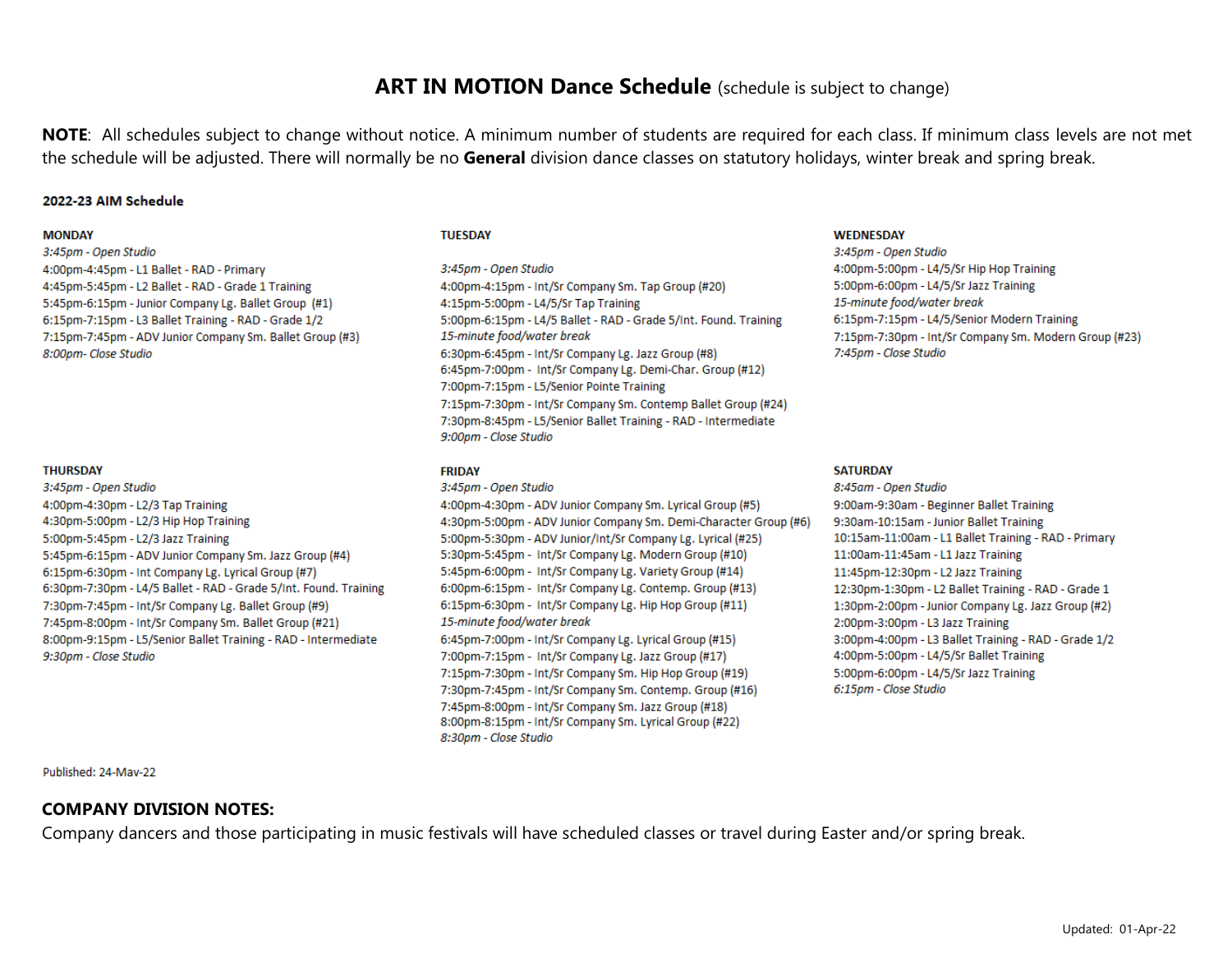## **Payments / Fees**

Tuition is based on the full year (Sep through May) – not by individual class or by the month, this includes all costs including class prep time, therefore there is no discount for short months (i.e. Christmas, Spring Break). **All classes are payable at time of registration by post-dated cheques, cash or credit card.** Students must be fully registered and payment arrangements settled to be admitted to first class. No exceptions will be made.

Tuition must be paid in advance and be up to date. Monthly finance charges will be applied to all outstanding balances.

### **Registration Fees**

\$21.00 per student, must be paid at time of registration (inc. GST)

### **Insurance Fees**

\$47.25 per student, must be paid at time of registration (inc. GST)

### **Tuition Payment Options**

AIM as three (4) payment options as follows:

- (1) Payment in full at time of registration not by post-dated cheque. Cash, cheque, credit card or EMT accepted for this option.
- (2) Three post-dated cheques dated for September  $1<sup>st</sup>$ , November  $1<sup>st</sup>$  & January  $1<sup>st</sup>$ . Cheques must be given at time of registration.
- (3) Nine post-dated cheques dated the  $1<sup>st</sup>$  day of the month for each month Sep to May.
- (4) Eleven or Twelve post-dated cheques dated the  $1<sup>st</sup>$  day of the month for each month Jun to May. Note: This option gives you a lower monthly payment by prepaying tuition in June, July & August.

Note: A \$21.00 (inc. GST) administration fee is charged for option 3 or option 4.

Note: Credit cards transactions swiped at AIM will be charged a 2.5% fee and those manually entered will be charged a 3.4% fee.

### **Family Plan**

A family plan will be given to each child registered after the first child. A 50% discount will be applied to all monthly tuition fees. Each family member will need to calculate their allotted hours per week; family hours should not be combined.

### **Graduate Plan**

Any dancer who graduates an AIM company dancer and who has danced with AIM for 5+ years is eligible for 50% reduction on all General/Company tuition fees for the following years. If interested in Company options discuss with AIM.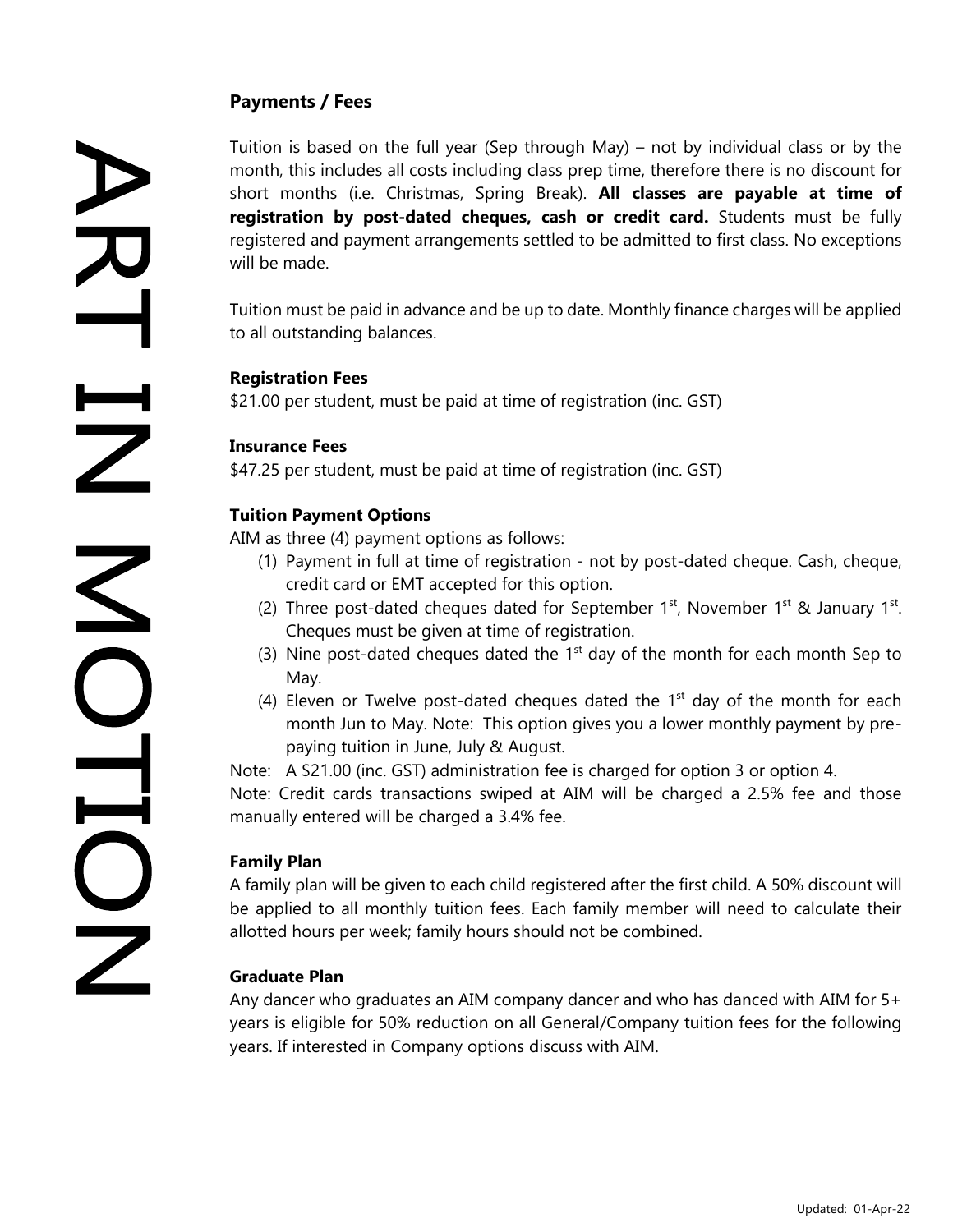| Hrs/Week        | Monthly Fee |
|-----------------|-------------|
| 0.5             | \$50.00     |
| 0.75            | \$50.00     |
| 1               | \$75.00     |
| 1.25            | \$90.00     |
| 1.5             | \$95.00     |
| 1.75            | \$100.00    |
| 2               | \$105.00    |
| 2.25            | \$110.00    |
| 2.5             | \$115.00    |
| 2.75            | \$120.00    |
| 3               | \$125.00    |
| 3.25            | \$130.00    |
| 3.5             | \$135.00    |
| 3.75            | \$140.00    |
| $\overline{4}$  | \$150.00    |
| 4.5             | \$160.00    |
| 5               | \$170.00    |
| 5.5             | \$180.00    |
| 6               | \$190.00    |
| 6.5             | \$200.00    |
| 7               | \$210.00    |
| 7.5             | \$220.00    |
| 8               | \$230.00    |
| 8.5             | \$240.00    |
| 9               | \$250.00    |
| 9.5             | \$260.00    |
| 10              | \$270.00    |
| 10.5            | \$280.00    |
| 11              | \$290.00    |
| 11.5            | \$300.00    |
| 12 <sub>1</sub> | \$310.00    |
| 12.5            | \$320.00    |
| 13              | \$330.00    |
| 13.5            | \$340.00    |
| 14              | \$350.00    |
|                 |             |

**Fee Structure**

**General/Company Division**

Dancers will not be permitted to participate in class with unpaid tuition.

There will be a \$42.00 fee for all returned cheques, and/or stop payment cheques. (inc. GST)

Note: More than one returned cheque will result in the requirement to pre-pay May tuition in cash, at time of paying the for returned cheque. Any additional returned cheques will require full payment of tuition up front.

Please apply 5% GST to all tuition payments.

### **Class Photos & Year End Video**

All AIM dancers will receive a professional class & individual photo and a copy of the Year-End Recital digital file. This cost is paid at time of registration and not optional. The cost is \$52.50 including GST.

## **Costumes**

**General** - All General Division recital costumes will be \$94.50 including GST. This fee is payable at time of registration. Cheques can be post-dated for November  $15<sup>th</sup>$ , 2022. If we do not receive a postdated cheque or payment at time of registration, costume will be invoiced in November for \$131.25 including GST (this covers admin fee for invoicing/tracking).

**Company** - \$105.00 (including GST) costume deposit is required for each piece. These deposits should be dated November 15<sup>th</sup>, 2022 and are payable at time of registration. We will do our best to minimize costume costs and re-use costumes for solos and groups, but please see Company budgeting for what can be expected.

## **Company Volunteer Fee**

All company members/families will be required to volunteer a minimum of 10 hours for AIM events. (i.e. recitals, showcases, competitions). A post-dated cheque for \$100 will need to be dated May 1, 2023. If hours are not submitted prior to this, this cheque will be cashed.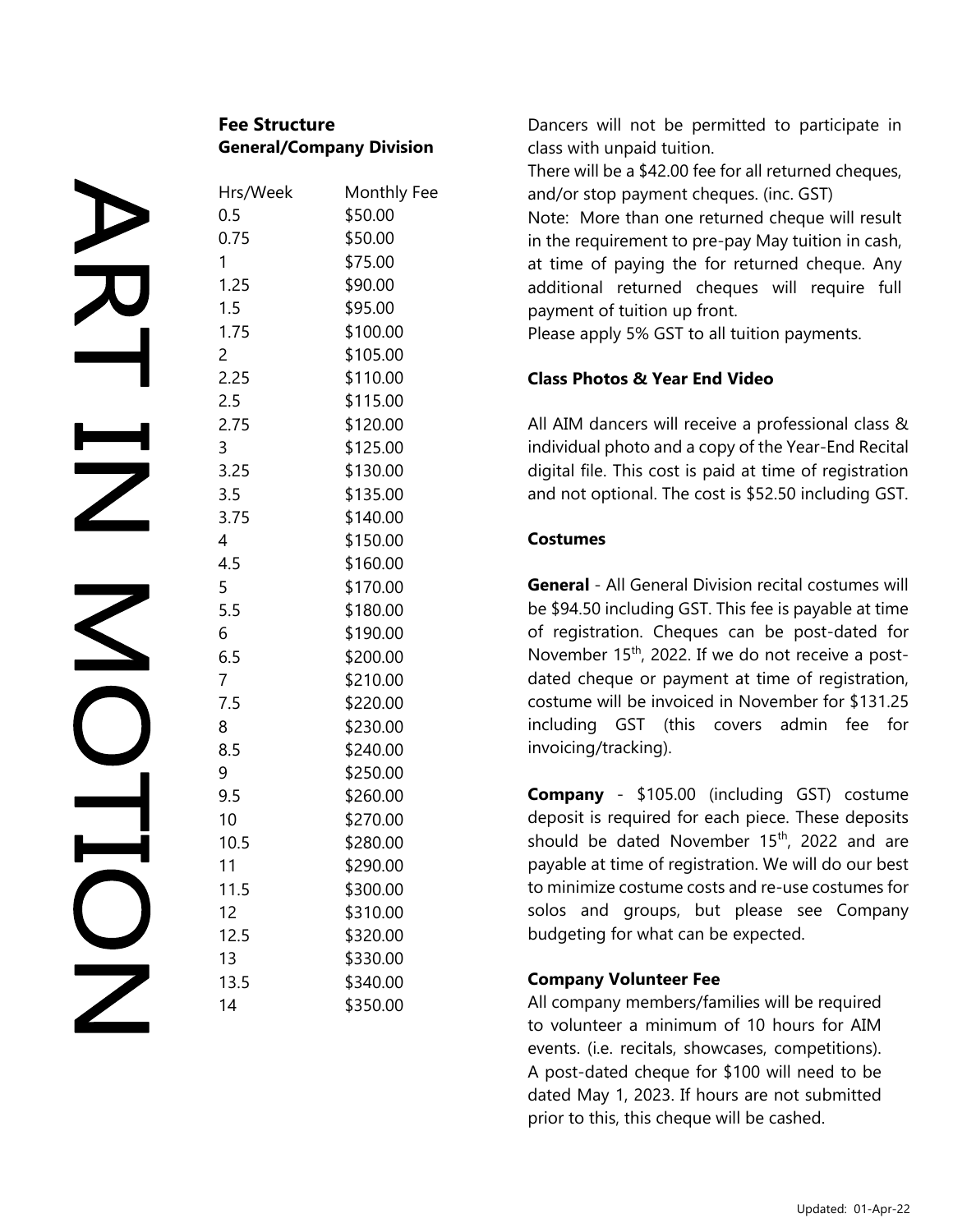# **Performance Opportunities**

### **Year End Recital – Friday, May 26th, 2023**

Our General Division dancers will be given the opportunity to showcase their talent and progress at the AIM Year End Recital.

All students registered in Saturday General Division classes (Ballet & Jazz) will participate in the AIM dance recital. Please advise at the time of registration if your child is unable to participate in the above performance. All participating students in the General Division must purchase a costume(s) for the Recital for each class they attend.

## **Company Division**

Dancers may be recommended or apply to join the Company Division. All participants must be **fully enrolled in the General Dance Program**. Being part of the Company Division will involve extra dance hours and great dedication from both the dancer and the parents. Each year's festivals and performance opportunities will be outlined in the Company Division Package. Attendance in General Division will affect Company placements.

### **Dance events AIM promotes participation in:**

❖ Triple Threat Dance Convention – Nov/Dec 2022, Vancouver, BC

### **Competitions/Festivals AIM company dancers will participate in:**

(anticipated dates/locations, subject to change)

- ❖ Prince Geoge Dance Festival March 2023 Prince George, BC (Spring Break)
- ❖ Pacific Northwest Music Festival April 2023 Terrace, BC
- ❖ BC Annual Dance Competition May 2023 Prince Rupert, BC

For furthur information on the Company Division request a Company package.

## **We look forward to another wonderful year of dance!**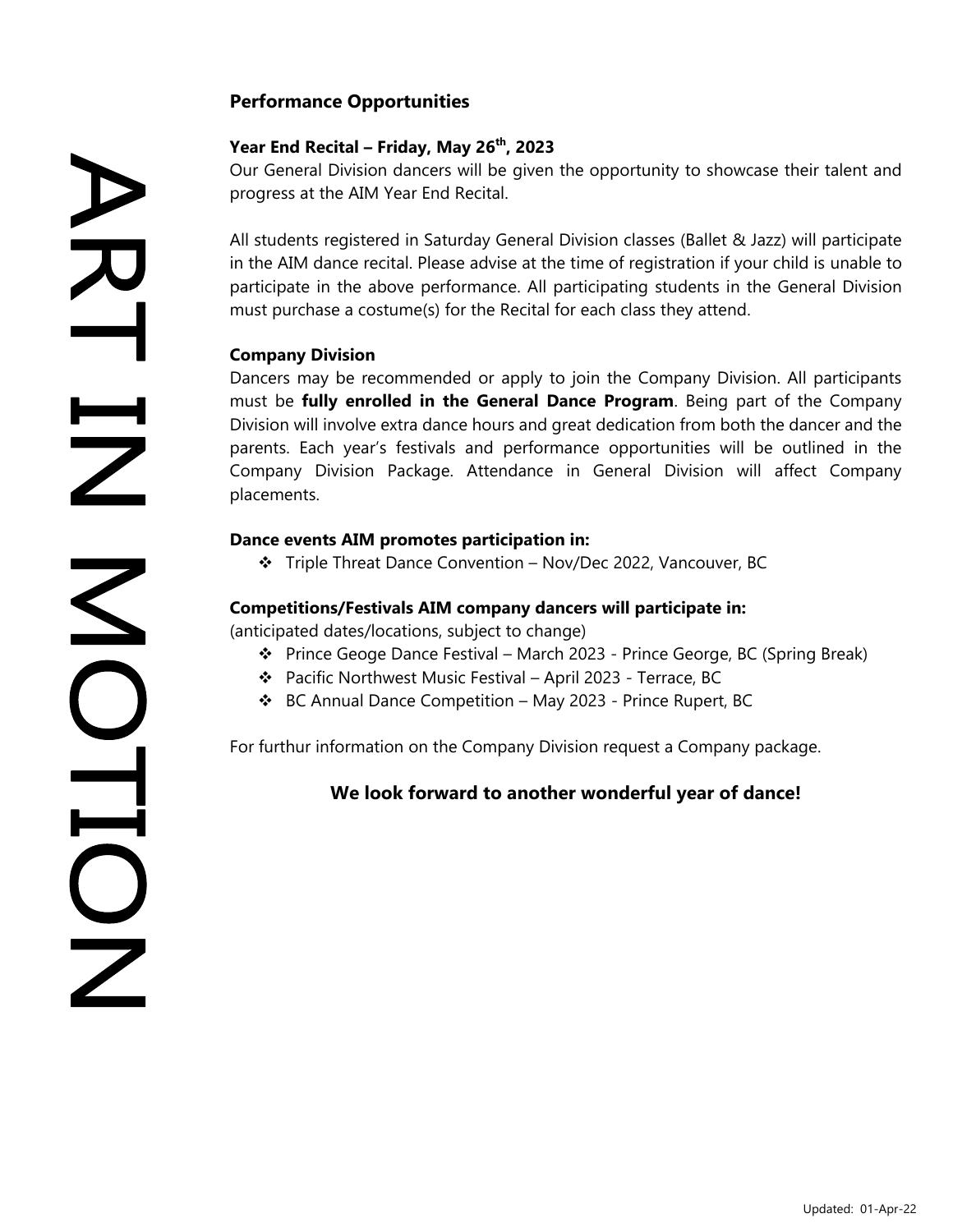## **Instructor Bios**

**Emily Hart – Member CDTA Ballet, Jazz, PBT Certified, ADAPT TTC Ballet, Jazz, Modern, Hip Hop, Tap**



Emily Hart is an Art in Motion Alumni that spent over 17 years training in the Terrace community. 15 of those years were training at the Northern Conservatory of Dance and Art in Motion in ballet, jazz, lyrical/contemporary, modern and tap. Emily left Terrace in 2012 and spent two years training in Vancouver at Harbour Dance Centre. In 2012/13 she auditioned and was chosen for the Intensive Training Program, which involved training, company performances and commercial work. In 2013/14 she auditioned and was selected into The Source Dance Company. She continued with extensive hours of training, choreography and ultimately, increased performance and commercial work opportunities. Those two years provided many

learning opportunities and growth as she also expanded her training to include hip hop, and musical theatre.

Emily's commercial dance experiences include multiple flash mobs, Vancity Project 5 & 6, Building Dreams Performance, the 2014 opening ceremonies for the Vancouver Aquarium expansion, Harbour Dance Centre's production of Westside Story, multiple commercial dance shows, and video dance work with Mariana's Trench in their 2013 video "Stutter".

Emily has recently completed her 3 year Teachers Training School through the ADAPT Syllabus, under the direction of Mr & Mrs. Foley. Emily is very excited to share the new skills she has developed over the last 3 years. Her focus on technique, training, and discipline, within a positive and caring environment are skills that she feels will continue to benefit our AIM dancers.

### **Laura Archibald, R.A.D.RTS, Licentiate Member CDTA Ballet, PBT Certified Ballet, En Pointe**



 $\sum_{i=1}^{n}$ 

Laura was born and raised in Terrace and is a registered Royal Academy of Dance ballet teacher. Her training began in Terrace and continued to Vancouver, Winnipeg, and Edmonton. She has 25 years' experience in teaching/choreographing ballet. Laura has trained students successfully for RAD exams and as provincial representatives. Many of her students have gone on to have careers in dance becoming teachers, performers and choreographers. She continues to stay updated with many courses that have taken her to New York, Toronto, Vancouver and Calgary as she feels it's important to always be learning as the dance world is always changing. Her latest accomplishment is appointed mentor for teachers to receive their teaching degree. Laura's passion for teaching is passing along her knowledge and love for ballet to others.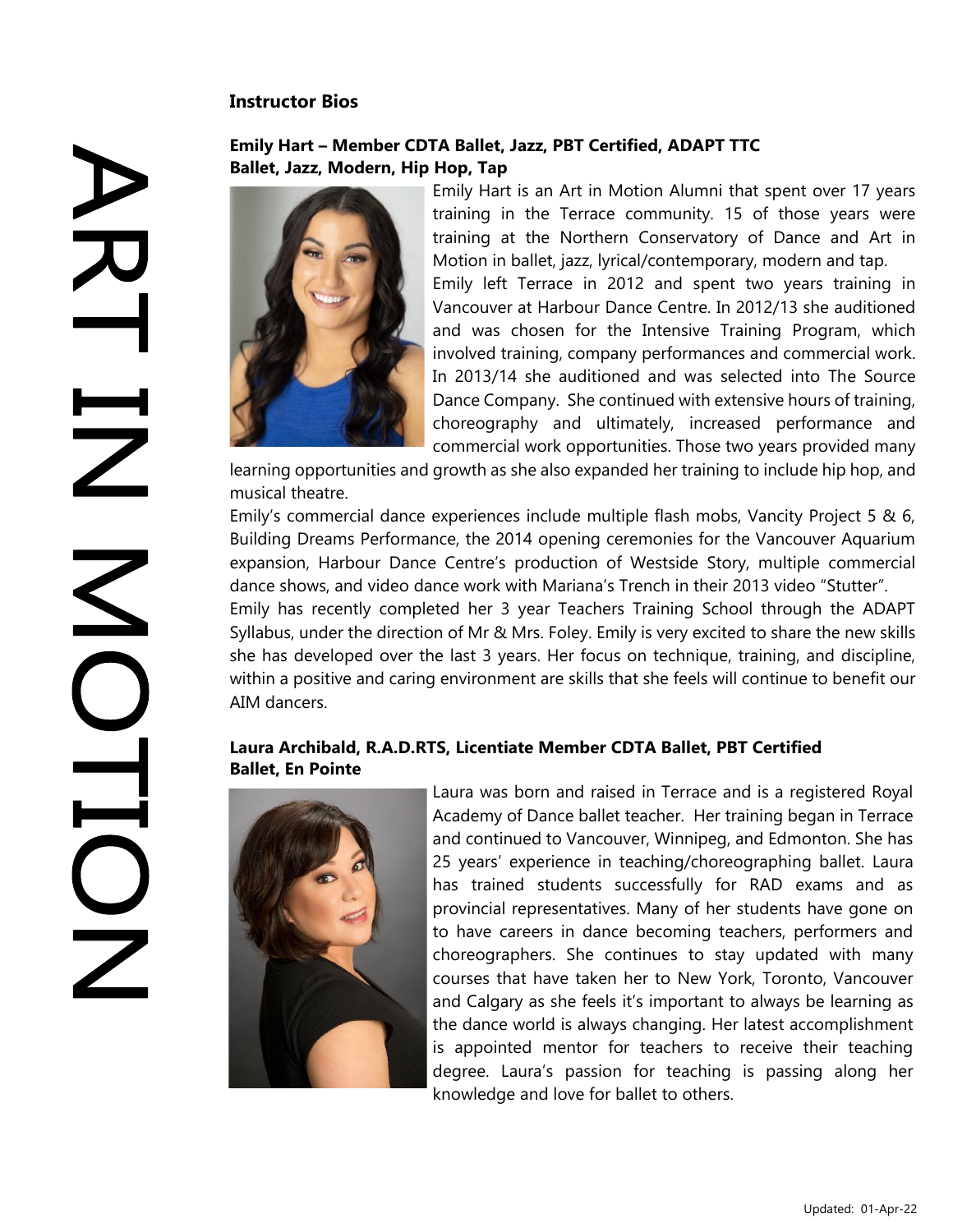### **Ballet, En Pointe**



Lexi Shinde is an Art in Motion Alumni that grew up in Terrace and started taking dance classes at the age of three. Up until 18, she took part in ballet, jazz, and modern classes, recitals, and local competitions. Lexi has been selected and competed as a provincial ballet delegate at Performing Arts BC. Lexi also has had the opportunity to complete the Intermediate and Advanced Foundations RAD exams. Lexi has recently competed here PBT teaching certification. Lexi has been with AIM since its beginning and is so excited to come back and teach. Throughout her years of dance, she developed a love for ballet that she hopes to pass on.

**Makenna Harris Jazz, Modern, Ballet**



Makenna Harris has 14 years of dance training in Terrace, 11 of those years being at the competitive dance level. She has trained in ballet, jazz, modern, lyrical and contemporary.

Makenna has been an apprentice teacher with Art in Motion for the past two years and will be moving into a teacher role this season. Makenna is continuing her love of dancing by taking the ADAPT Teachers Training Course, she will graduate from the program in July 2022 and be fully certified as an ADAPT teacher. Makenna has taught summer camps in previous, sharing her love of jazz, hip hop, ballet, and modern with children ages 5-12. Makenna looks forward to expanding her dance teaching knowledge and continuing to share her love of dance with AIM dancers.